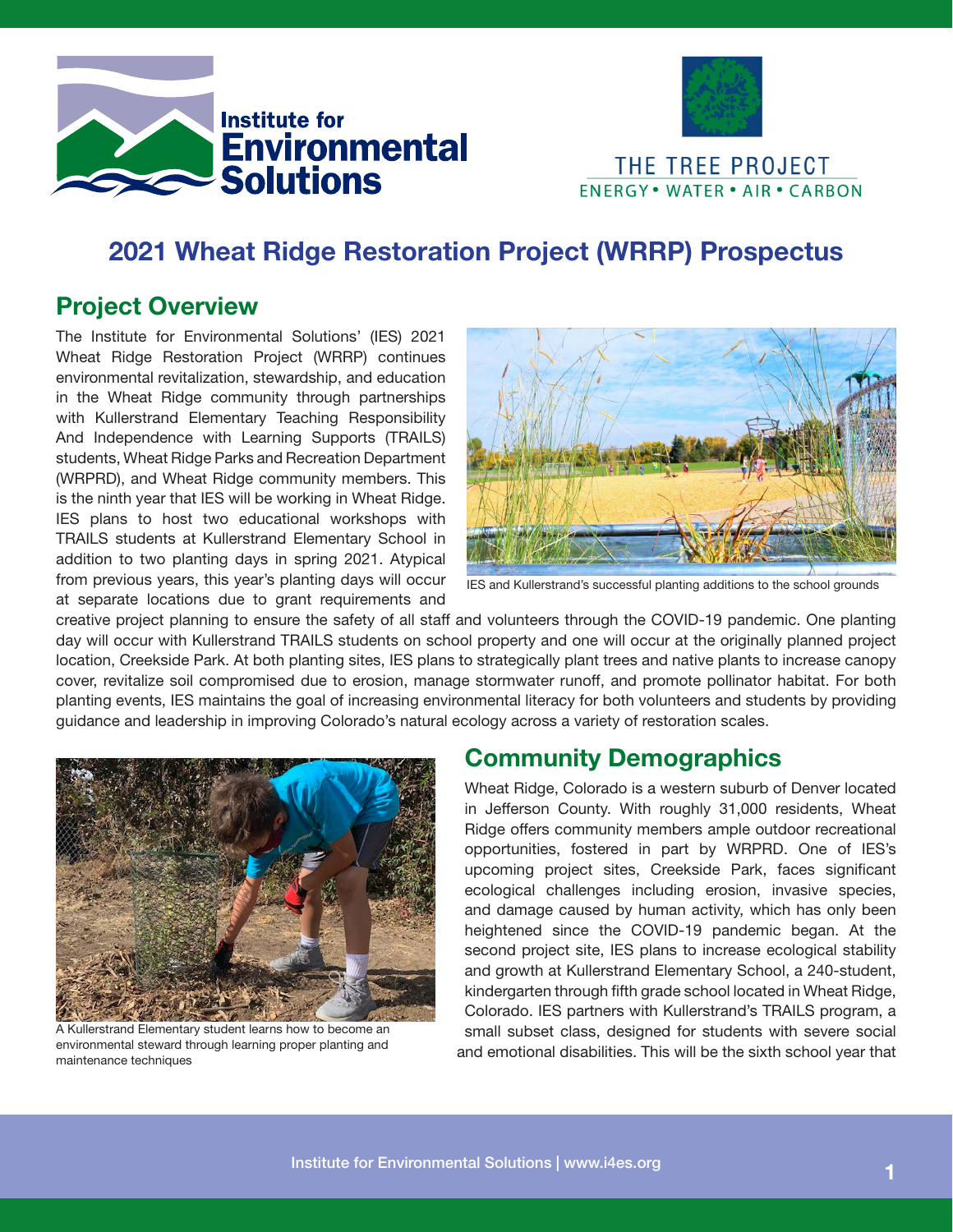IES has partnered with the TRAILS program. In 2020, Kullerstrand installed an outdoor classroom, but construction has left unplanned degradation in the area. IES plans to revitalize this area with TRAILS students by planting more trees and native plants.

## Project Goals

The 2021 Wheat Ridge Restoration Project's goals are to:

- Improve Colorado's local environment by removing invasive species and planting trees and other native plants to mitigate stormwater runoff and erosion, increasing native habitat and pollinators, and enhancing the outdoor recreational space.
- Provide environmental education opportunities to students and community members through workshops and socially distanced in-person demonstrations focused on promoting lasting environmental stewardship.
- Continue IES's strong collaborative relationships with project stakeholders throughout the planning, implementation, evaluation, and stewardship project phases.
- Create and compile the successes of the 2021 project into a final video and report. IES will keep interested members informed on when the video and report will be made available to the public and post it to IES's social media platforms.

## Project Objectives:

The 2021 Wheat Ridge Restoration Project's objectives are to:

- Host one volunteer planting day at Creekside Park, one planting day with TRAILS students at Kullerstrand Elementary School, and two educational workshops at Kullerstrand Elementary this spring.
- At Creekside Park, IES and community members will add 20 to 30 native shrubs and grasses to help manage stormwater runoff and prevent further erosion into the creek, and plant three to five medium-sized native trees to increase canopy cover.
- At Kullerstrand Elementary, TRAILS students and IES will continue efforts begun in 2020 to increase pollinator habitat by planting four additional portable planters with 20-25 native pollinating plants. Two trees will be planted to increase canopy cover in the school's large backfield.



IES utilizes Kullerstrand's outdoor classroom to teach students about the planting process and tool safety



Kullerstrand students wear masks and follow social distancing guidelines during IES planting days to ensure safety during the COVID-19 pandemic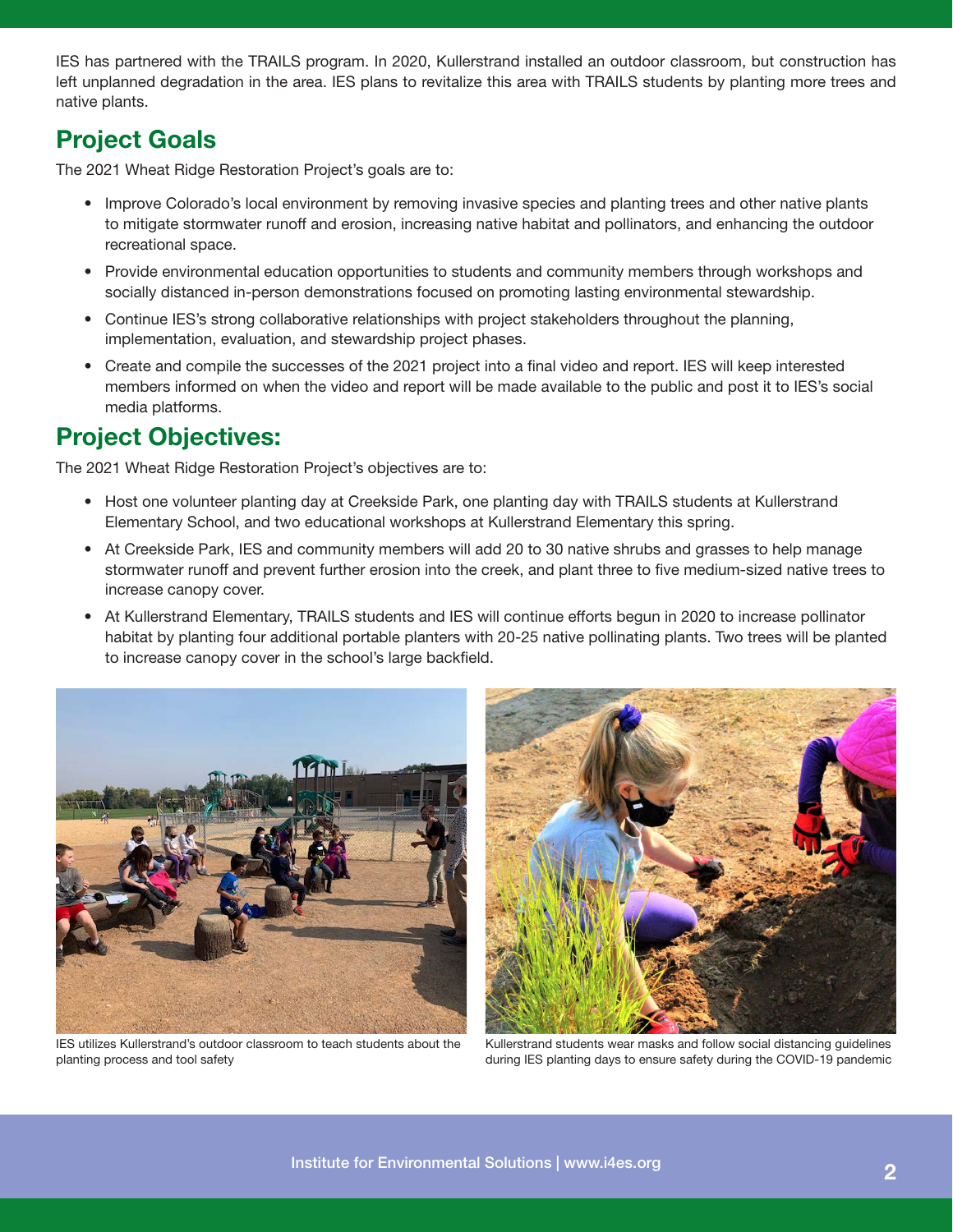### COVID-19 Protocols

As the global COVID-19 pandemic continues indefinitely, IES will continue to closely follow regulations and ensure guidelines are included in project events. Safety of all students, team members, and volunteers is a top priority, so IES will ensure all project participants wear face masks and gloves, maintain social distancing, wash hands, and stay spread out in small groups when possible.

#### Get Involved

IES always welcomes new volunteers and interested community members throughout all stages of a project. If you enjoy being outside, improving the environment, and making a difference, joining IES as a Tree Steward may be the opportunity for you! The success of Tree Project community planting programs would not be possible without IES Tree Stewards. Tree Stewards help care for newly planted native trees, shrubs, and grasses through weekly watering and maintenance. IES has planting sites



Tree Stewards enjoy the outdoors while learning about their volunteer responsibilities

in the Wheat Ridge Greenbelt and along the Sheridan Quincy Trail in Sheridan, Colorado. For more information, visit IES's website https://www.i4es.org/get-involved/ or contact us at Solutions@i4es.org.

### Funding

Support IES today to directly impact local ecological restoration, support educational programs, and invest in the future of IES! All donations made to IES are 100% tax-deductible and will help grow a community of environmental stewards dedicated to improving human and environmental health. To donate, visit www.coloradogives.org/i4es, or mail donations directly at 761 Newport Street, Denver, CO 80220. Here's how even a small donation can make a difference:

| <b>Donation</b><br><b>Amount</b> | <b>Environmental Impact</b>                                                     | <b>Educational Impact</b>                                                                           |
|----------------------------------|---------------------------------------------------------------------------------|-----------------------------------------------------------------------------------------------------|
| \$25                             | Purchase 5 bags of compost to be used during<br>planting days                   | Purchase supplies for workshops                                                                     |
| \$50                             | Purchase 5 xeriscape shrubs to plant at<br>Creekside Park                       | Purchase new gloves for students to wear during<br>planting days                                    |
| \$100                            | Supply reusable water bottles to Kullerstrand<br>students working at the school | Purchase educational materials for a pollination activity                                           |
| \$500                            | Purchase equipment needed to plant native<br>plants at planting sites           | Purchase t-shirts for all TRAILS students<br>and<br>volunteers                                      |
| \$1,000                          | Plant five trees in Creekside Park                                              | Assist funding toward final project video showcasing<br>project events and interviews with students |